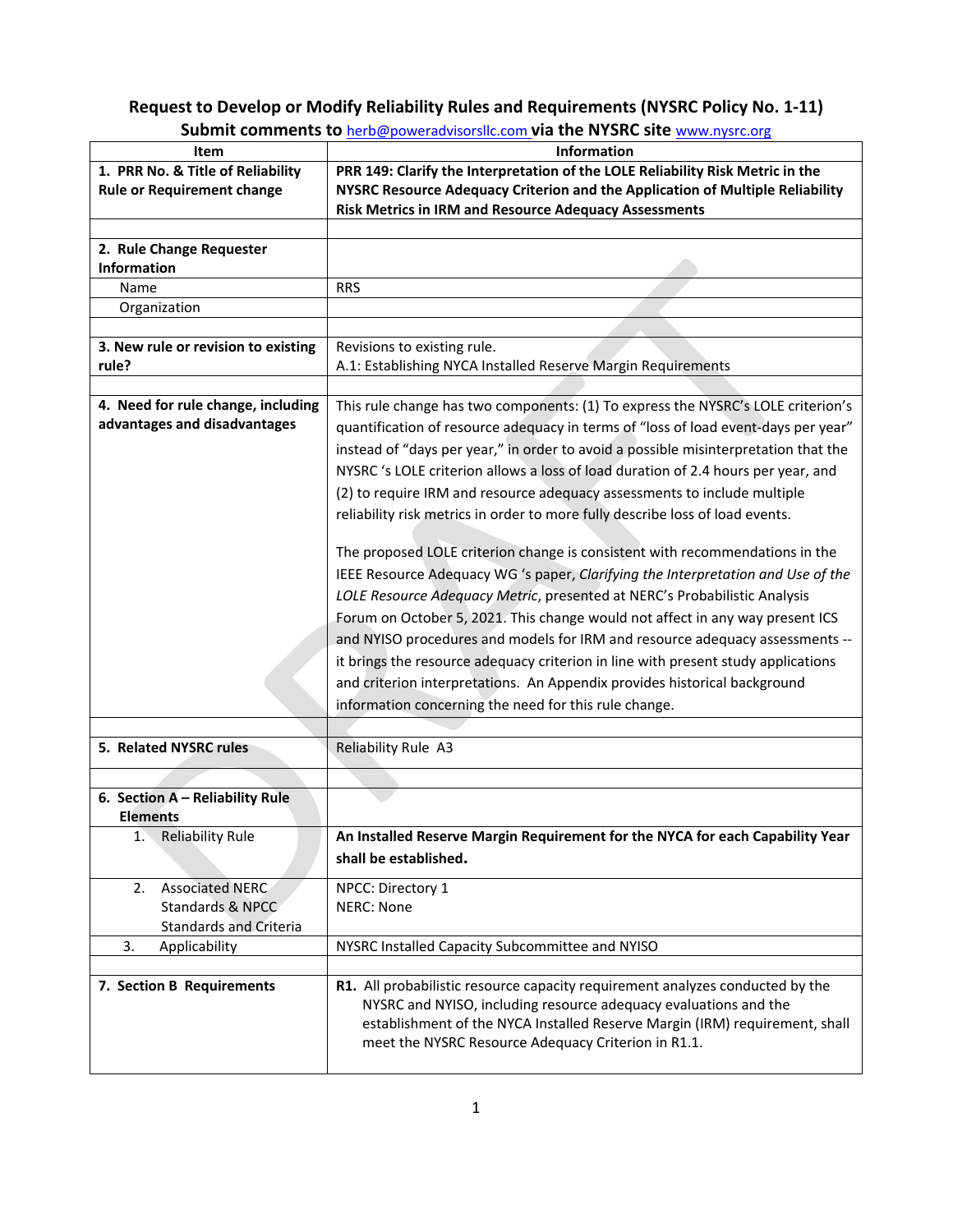|                                              | <b>R1.1 NYSRC Resource Adequacy Criterion</b>                                                                                                                                                                                                                                                                                                                                                                                                                                                                       |
|----------------------------------------------|---------------------------------------------------------------------------------------------------------------------------------------------------------------------------------------------------------------------------------------------------------------------------------------------------------------------------------------------------------------------------------------------------------------------------------------------------------------------------------------------------------------------|
|                                              | The Loss of Load Expectation (LOLE) of disconnecting firm load<br>due to resource deficiencies shall be, on average, no more than<br>0.1 loss of load Event-Days per year. LOLE evaluations shall<br>make due allowance for demand uncertainty, scheduled<br>outages and deratings, forced outages and deratings, assistance<br>over interconnections with neighboring control areas, NYS<br>Transmission System emergency transfer capability, capacity<br>and/or load relief from available operating procedures. |
|                                              | R2. In addition to calculating the LOLE reliability metric in accordance with R1,<br>the NYSRC and NYISO shall include calculation and reporting of Loss of Load Hours<br>(LOLH) and Expected Unserved Energy (EUE) reliability metrics in the probabilistic<br>resource capacity assessments and studies required in A1:R3 and A3:R2                                                                                                                                                                               |
|                                              | R3. The NYSRC shall annually perform and document an analysis to calculate the<br>NYCA Installed Reserve Margin (IRM) requirement for the following Capability<br>Year. The IRM analysis shall:                                                                                                                                                                                                                                                                                                                     |
|                                              | R3.1<br>Probabilistically establish the IRM requirement for the NYCA in<br>accordance with the NYSRC Resource Adequacy Criterion in R1.1.                                                                                                                                                                                                                                                                                                                                                                           |
|                                              | R3.2 Utilize the methodology and modeling parameters for<br>establishing NYCA IRM requirements and a timeline for the study<br>process, as described in NYSRC Policy 5, "Procedure for Establishing<br>NYCA Installed Capacity Requirements."                                                                                                                                                                                                                                                                       |
|                                              | R3.3 Probabilistically calculate LOLH and EUE metrics for the NYCA in<br>accordance with R2.                                                                                                                                                                                                                                                                                                                                                                                                                        |
|                                              | R3.4 Prepare a technical report documenting the assumptions, models,<br>methodology and results of the IRM Study in accordance with R3.1,<br>R3.2 and R3.3.                                                                                                                                                                                                                                                                                                                                                         |
|                                              |                                                                                                                                                                                                                                                                                                                                                                                                                                                                                                                     |
| 8. Section C - Compliance<br><b>Elements</b> |                                                                                                                                                                                                                                                                                                                                                                                                                                                                                                                     |
| <b>Measures</b><br>1.                        | M1.<br>The NYSRC Installed Capacity Subcommittee conducted the annual NYCA IRM<br>study for the following Capability Year, in accordance with R1, R2, R3.1, and R3.2<br>and prepared a technical report in accordance with R3.4.                                                                                                                                                                                                                                                                                    |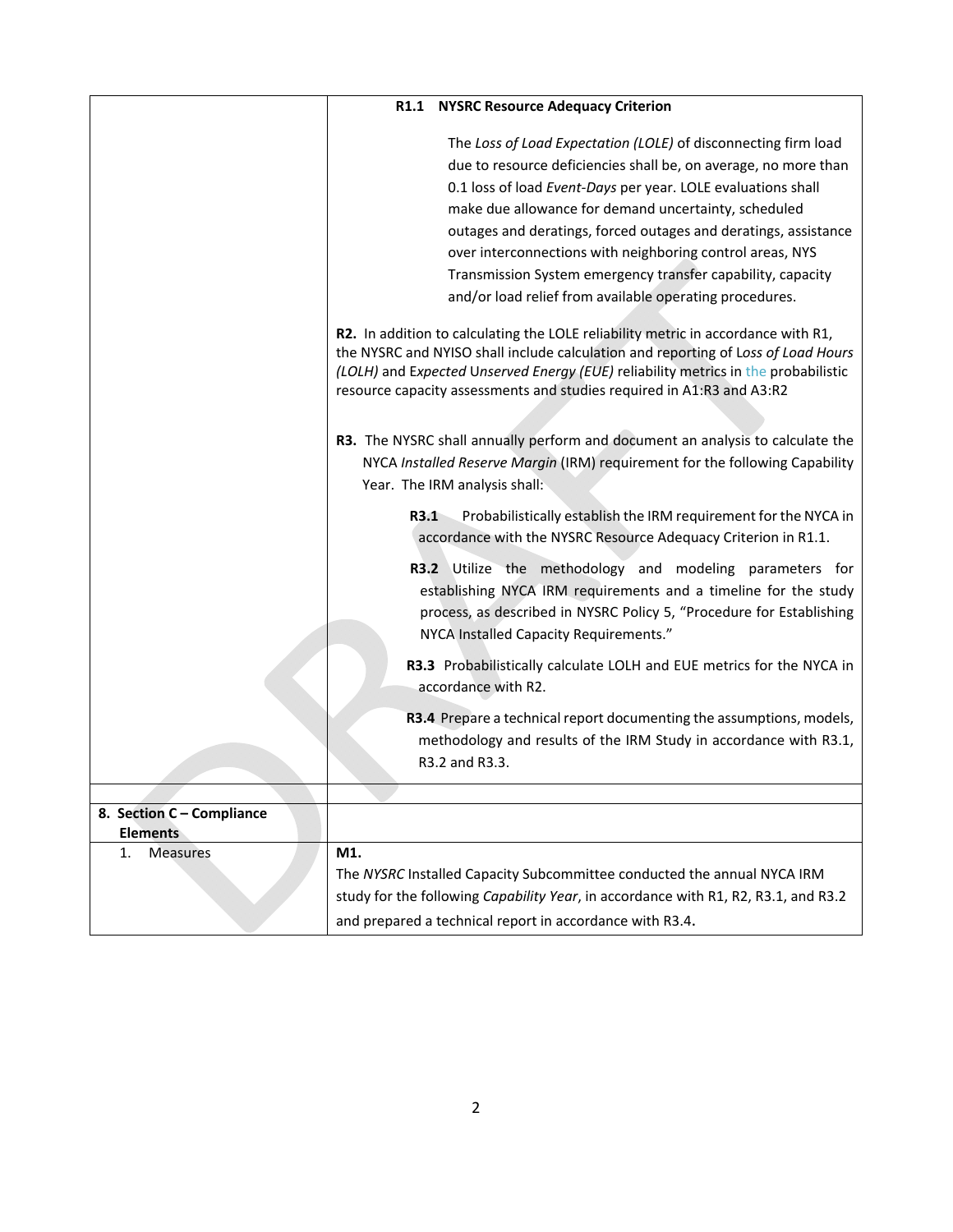| Levels of Non-Compliance<br>2.                                 | Level 1: An NYSRC or NYISO resource capacity assessment or analysis did not                                                                                                                                                                                                                                                                                                                                                                                                                                                                                                                                                                                                                                                                                                                                                                                                                                                                                                                                                                                                                                                                                                                                                                                                                                                                                                                                                                                                                                                                                                                                                                                                                                                                                                                                      |
|----------------------------------------------------------------|------------------------------------------------------------------------------------------------------------------------------------------------------------------------------------------------------------------------------------------------------------------------------------------------------------------------------------------------------------------------------------------------------------------------------------------------------------------------------------------------------------------------------------------------------------------------------------------------------------------------------------------------------------------------------------------------------------------------------------------------------------------------------------------------------------------------------------------------------------------------------------------------------------------------------------------------------------------------------------------------------------------------------------------------------------------------------------------------------------------------------------------------------------------------------------------------------------------------------------------------------------------------------------------------------------------------------------------------------------------------------------------------------------------------------------------------------------------------------------------------------------------------------------------------------------------------------------------------------------------------------------------------------------------------------------------------------------------------------------------------------------------------------------------------------------------|
|                                                                | report the LOLH and/or EUE metrics in accordance with R2 requirements.                                                                                                                                                                                                                                                                                                                                                                                                                                                                                                                                                                                                                                                                                                                                                                                                                                                                                                                                                                                                                                                                                                                                                                                                                                                                                                                                                                                                                                                                                                                                                                                                                                                                                                                                           |
|                                                                | Level 2: An IRM report was submitted that complied with R1, R3.1, R3.2, and R3.3<br>requirements, but was incomplete in one or more areas.                                                                                                                                                                                                                                                                                                                                                                                                                                                                                                                                                                                                                                                                                                                                                                                                                                                                                                                                                                                                                                                                                                                                                                                                                                                                                                                                                                                                                                                                                                                                                                                                                                                                       |
|                                                                | Level 3: Not applicable.                                                                                                                                                                                                                                                                                                                                                                                                                                                                                                                                                                                                                                                                                                                                                                                                                                                                                                                                                                                                                                                                                                                                                                                                                                                                                                                                                                                                                                                                                                                                                                                                                                                                                                                                                                                         |
|                                                                | Level 4: An IRM report was not submitted.                                                                                                                                                                                                                                                                                                                                                                                                                                                                                                                                                                                                                                                                                                                                                                                                                                                                                                                                                                                                                                                                                                                                                                                                                                                                                                                                                                                                                                                                                                                                                                                                                                                                                                                                                                        |
| <b>Compliance Monitoring</b><br>3.<br>Process (See Policy 4):  | No change.                                                                                                                                                                                                                                                                                                                                                                                                                                                                                                                                                                                                                                                                                                                                                                                                                                                                                                                                                                                                                                                                                                                                                                                                                                                                                                                                                                                                                                                                                                                                                                                                                                                                                                                                                                                                       |
| 31 Compliance                                                  | No change.                                                                                                                                                                                                                                                                                                                                                                                                                                                                                                                                                                                                                                                                                                                                                                                                                                                                                                                                                                                                                                                                                                                                                                                                                                                                                                                                                                                                                                                                                                                                                                                                                                                                                                                                                                                                       |
| Monitoring Responsibility<br><b>Reporting Frequency</b><br>3.2 | No change                                                                                                                                                                                                                                                                                                                                                                                                                                                                                                                                                                                                                                                                                                                                                                                                                                                                                                                                                                                                                                                                                                                                                                                                                                                                                                                                                                                                                                                                                                                                                                                                                                                                                                                                                                                                        |
| <b>Compliance Reporting</b><br>3.3                             | No change                                                                                                                                                                                                                                                                                                                                                                                                                                                                                                                                                                                                                                                                                                                                                                                                                                                                                                                                                                                                                                                                                                                                                                                                                                                                                                                                                                                                                                                                                                                                                                                                                                                                                                                                                                                                        |
| Requirements                                                   |                                                                                                                                                                                                                                                                                                                                                                                                                                                                                                                                                                                                                                                                                                                                                                                                                                                                                                                                                                                                                                                                                                                                                                                                                                                                                                                                                                                                                                                                                                                                                                                                                                                                                                                                                                                                                  |
|                                                                |                                                                                                                                                                                                                                                                                                                                                                                                                                                                                                                                                                                                                                                                                                                                                                                                                                                                                                                                                                                                                                                                                                                                                                                                                                                                                                                                                                                                                                                                                                                                                                                                                                                                                                                                                                                                                  |
| 9. Implementation Plan                                         | This rule change will be implemented immediately following EC approval of PRR<br>149.                                                                                                                                                                                                                                                                                                                                                                                                                                                                                                                                                                                                                                                                                                                                                                                                                                                                                                                                                                                                                                                                                                                                                                                                                                                                                                                                                                                                                                                                                                                                                                                                                                                                                                                            |
|                                                                |                                                                                                                                                                                                                                                                                                                                                                                                                                                                                                                                                                                                                                                                                                                                                                                                                                                                                                                                                                                                                                                                                                                                                                                                                                                                                                                                                                                                                                                                                                                                                                                                                                                                                                                                                                                                                  |
| 10. Comments                                                   | 1. New Glossary terms:<br>Loss of Load Expectation (LOLE): The expected number of loss of load<br>Event-Days per year<br>Loss of Load Hours (LOLH): The expected number of loss of load Event-<br>$\bullet$<br>Hours per year<br>Expected Unserved Energy (EUE): The expected number of MW-Hours of<br>unserved load per year<br>Event-Day: An event-period lasting one day during which at least one<br>Event-Hour occurs.<br>Event-Hour: An event-period lasting one hour during which, at some<br>point <sup>1</sup> , system resources are insufficient to meet demand.<br>1 The resolution of probabilistic resource adequacy analyses is currently limited to a minimum of one<br>hour, so any event in that hour is assumed to last a full hour.<br>2. Calculation of Reliability Indices<br>The LOLE criterion modification in this PRR shall not change the present LOLE<br>calculation procedure. Loss of Load Expectation (LOLE) is generally defined as the<br>expected (weighted average) number of days in a given time period (e.g., one<br>study year) when at least one hour from that day, the hourly demand (for each of<br>the seven load bins and per replication) is projected to exceed the zonal<br>resources capacity (event-day) in any of the seven load bins. Within a day, if the<br>zonal demand exceeds the resources in at least one hour of that day (could be<br>anywhere from hour 1 to 24, consecutive or not), this is counted as one event-<br>day for the respective load bin and replication. LOLE studies currently simulate<br>2,000 replications per study year and load level (seven load bins), for a total of<br>14,000 replications per study year. Weighted average is based on load bin<br>probability, total bin event-days, and total number of replications. |
|                                                                |                                                                                                                                                                                                                                                                                                                                                                                                                                                                                                                                                                                                                                                                                                                                                                                                                                                                                                                                                                                                                                                                                                                                                                                                                                                                                                                                                                                                                                                                                                                                                                                                                                                                                                                                                                                                                  |
| 11. Date Rule Adopted                                          |                                                                                                                                                                                                                                                                                                                                                                                                                                                                                                                                                                                                                                                                                                                                                                                                                                                                                                                                                                                                                                                                                                                                                                                                                                                                                                                                                                                                                                                                                                                                                                                                                                                                                                                                                                                                                  |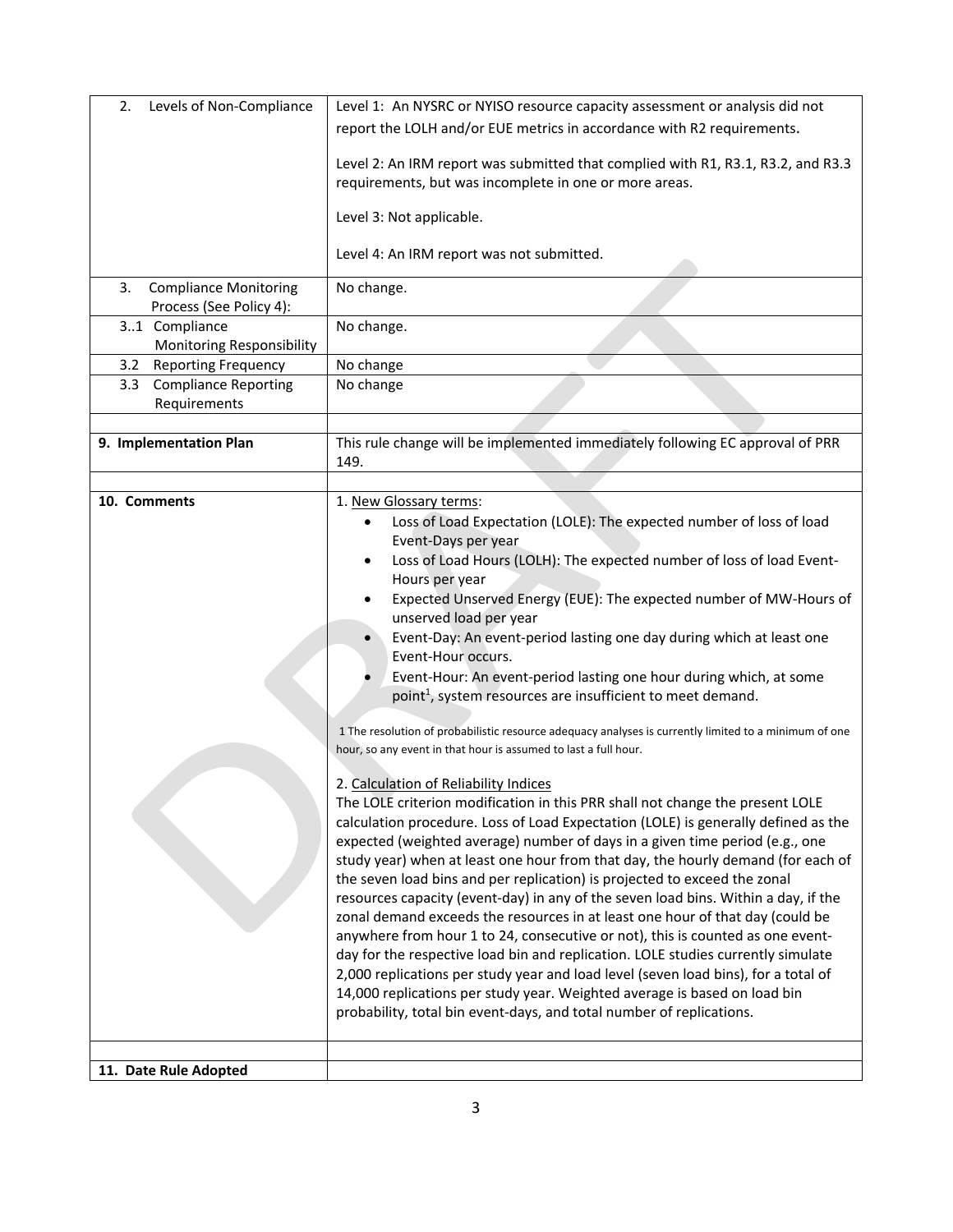| <b>12. PRR Revision Dates</b> | Initial draft 11/12/21, 11/30/21, 1/25/22, 1/27/22, 2/4/22, 2/15/22, 2/25/22, |
|-------------------------------|-------------------------------------------------------------------------------|
|                               | 3/3/22, 3/15/22, 3/31/22                                                      |

**4‐8‐2022**